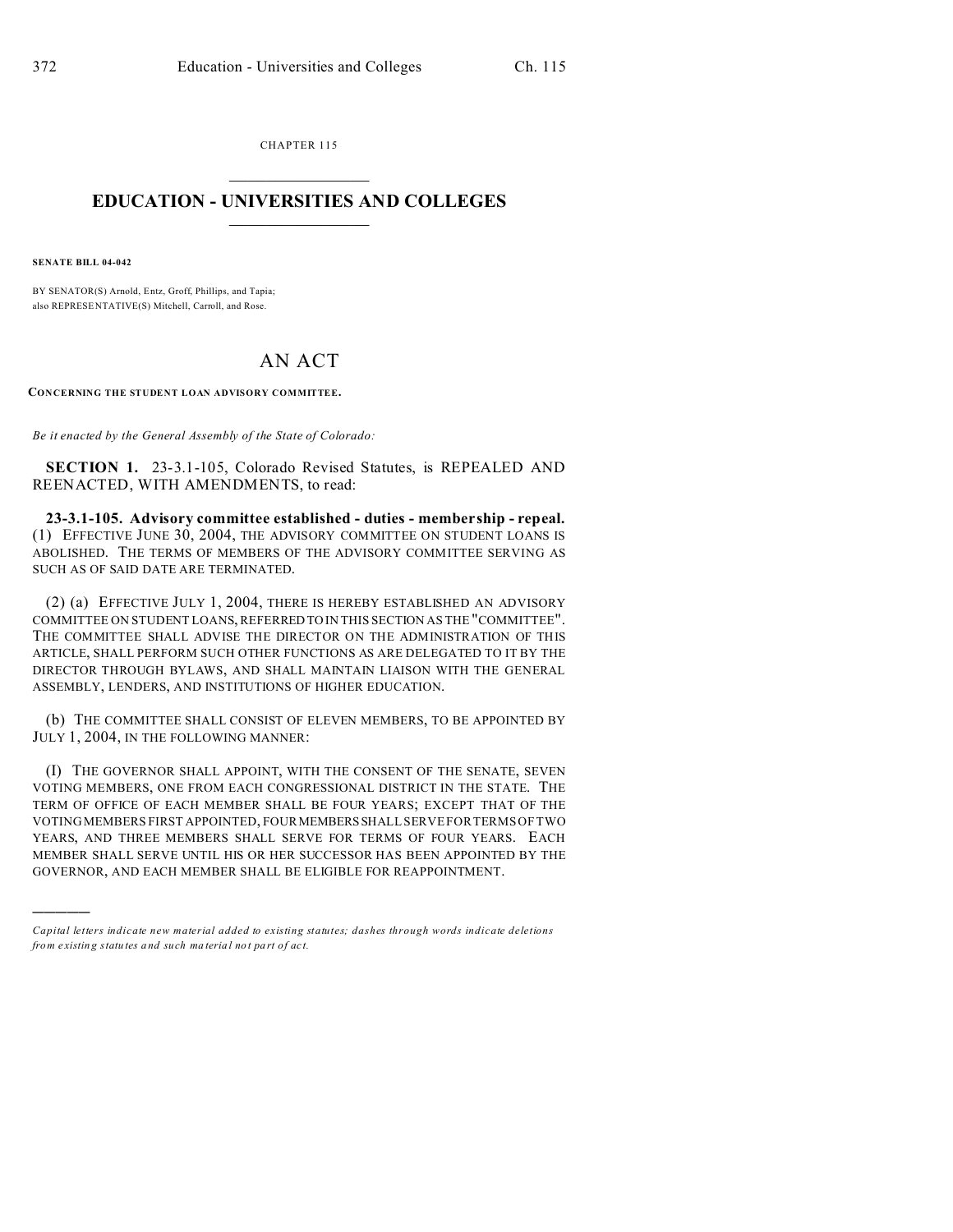(II) FOUR NONVOTING MEMBERS OF THE COMMITTEE SHALL BE MEMBERS OF THE GENERAL ASSEMBLY. THEPRESIDENT OF THE SENATE SHALL APPOINT TWO SENATORS, ONE FROM EACH MAJOR POLITICAL PARTY. THE SPEAKER OF THE HOUSE OF REPRESENTATIVES SHALL APPOINT TWO REPRESENTATIVES, ONE FROM EACH MAJOR POLITICAL PARTY. THE FOUR MEMBERS SHALL BE APPOINTED FOR TERMS OF TWO YEARS, AND THEIR SUCCESSORS SHALL BE APPOINTED IN THE SAME MANNER AS THE ORIGINAL MEMBERS.

(c) NOTWITHSTANDING ANY OTHER PROVISION OF THIS SECTION TO THE CONTRARY, A PERSON SEEKING APPOINTMENT BY THE GOVERNOR TO THE COMMITTEE SHALL DISCLOSE ANY AFFILIATION THE PERSON MAY HAVE WITH ANY ENTITY THAT HAS AN AGREEMENT WITH THE UNITED STATES SECRETARY OF EDUCATION TO ACT AS A GUARANTOR PURSUANT TO SECTION 428 (b)(1) OF THE FEDERAL "HIGHER EDUCATION ACT OF 1965", AS AMENDED. AN APPOINTING AUTHORITY SHALL NOT APPOINT A PERSON TO THE ADVISORY COMMITTEE WHO IS EMPLOYED, DIRECTLY OR INDIRECTLY, BY AN ENTITY THAT PROVIDES PRODUCTS OR SERVICES THAT ARE IN COMPETITION WITH THOSE PROVIDED BY THE DIVISION TO ITS CUSTOMERS OR WHO IS EMPLOYED DIRECTLY OR INDIRECTLY BY AN ENTITY UTILIZING PRODUCTS OR SERVICES COMPETITIVE TO THOSE PROVIDED BY THE DIVISION TO ITS CUSTOMERS.

(3) (a) ON OR BEFORE JULY 15, 2004, A MEMBER OF THE COMMITTEE DESIGNATED BY THE DIRECTOR SHALL CALL AND CONVENE THE INITIAL ORGANIZATIONAL MEETING OF THE COMMITTEE, AND SHALL SERVE AS ITS CHAIRPERSON PRO TEMPORE. AT THE MEETING, APPROPRIATE BYLAWS SHALL BE PRESENTED FOR ADOPTION. THE BYLAWS MAY PROVIDE FOR THE DELEGATION OF CERTAIN POWERS AND DUTIES AND SUCH OTHER MATTERS AS THE DIRECTOR DEEMS PROPER. AT THE FIRST MEETING, AND ANNUALLY THEREAFTER, THE COMMITTEE SHALL ELECT ONE OF ITS MEMBERS AS CHAIRPERSON AND ONE OF ITS MEMBERS AS VICE-CHAIRPERSON.

(b) THE DIRECTOR OR ANY OTHER PERSON DESIGNATED BY THE COMMITTEE SHALL KEEP A RECORD OF THE PROCEEDINGS OF THE COMMITTEE AND THE MINUTE BOOKS OR JOURNALS OF THE COMMITTEE. THE DIRECTOR OR OTHER PERSON MAY CAUSE COPIES TO BE MADE OF ALL MINUTES AND OTHER RECORDS AND DOCUMENTS OF THE COMMITTEE AND MAY GIVE CERTIFICATES TO THE EFFECT THAT THE COPIES ARE TRUE COPIES.

(c) A MEMBER OF THE COMMITTEE SHALL DISQUALIFY HIMSELF OR HERSELF FROM VOTING ON ANY ISSUE IN WHICH HE OR SHE HAS A CONFLICT OF INTEREST, UNLESS THE MEMBER HAS DISCLOSED SUCH CONFLICT OR INTEREST IN COMPLIANCE WITH SECTION 18-8-308, C.R.S.

(4) (a) A MAJORITY OF THE SEVEN VOTING MEMBERS OF THE COMMITTEE SHALL CONSTITUTE A QUORUM OF THE COMMITTEE. THE COMMITTEE MAY TAKE ACTION UPON THE AFFIRMATIVE VOTE OF A MAJORITY OF THOSE PRESENT. A VACANCY IN THE MEMBERSHIP OF THE COMMITTEE SHALL NOT IMPAIR THE RIGHT OF A QUORUM TO EXERCISE ALL THE RIGHTS AND PERFORM ALL THE DUTIES OF THE COMMITTEE.

(b) PURSUANT TO THE PROVISIONS OF PART 4 OF ARTICLE 6 OF TITLE 24, C.R.S., EACH MEETING OF THE COMMITTEE SHALL BE OPEN TO THE PUBLIC. NOTICE OF MEETINGS SHALL BE PROVIDED IN ACCORDANCE WITH APPLICABLE LAW. MEMBERS